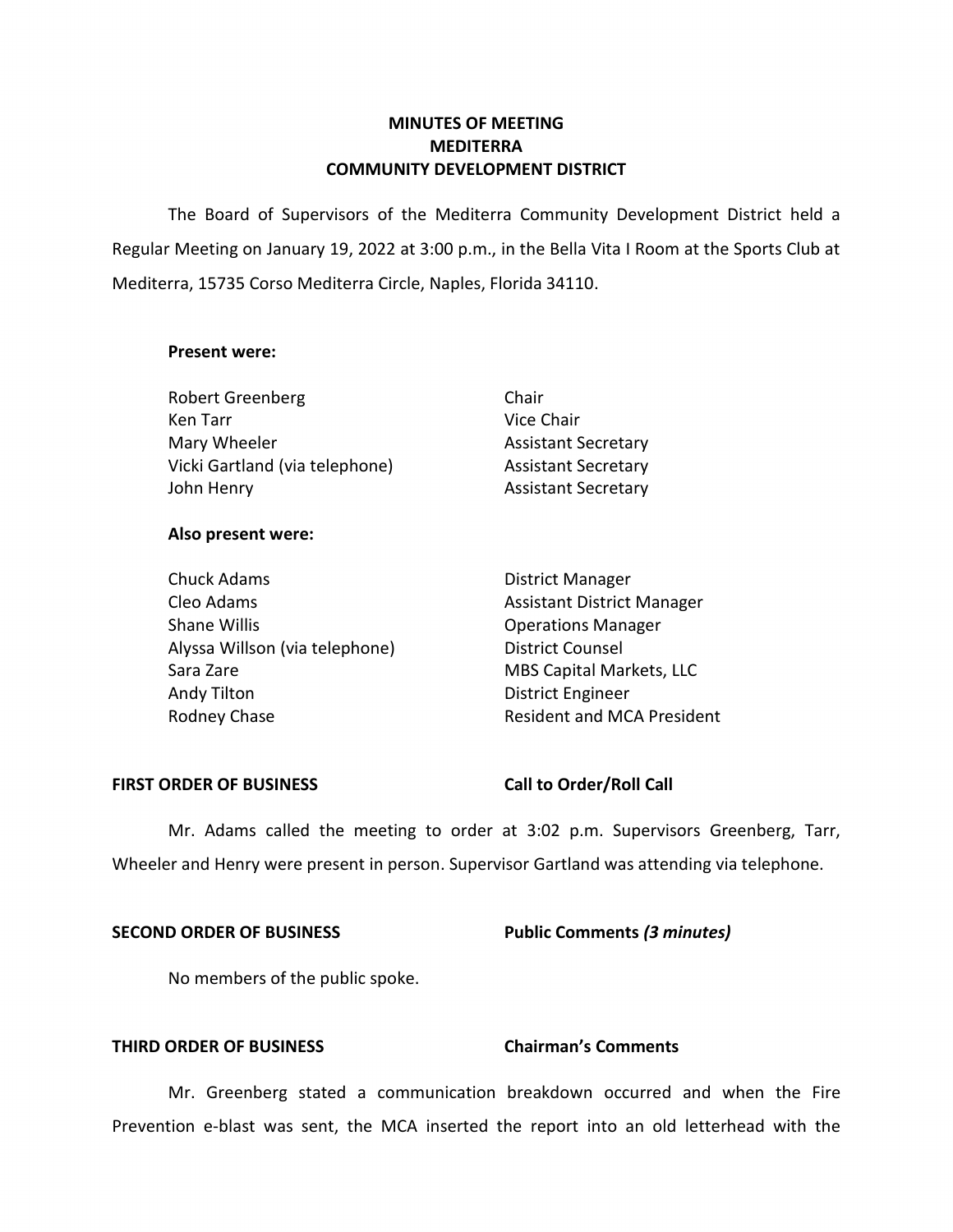incorrect Board members name. Mr. Greenberg directed Mr. Adams to work with the MCA Manager to ensure that Staff has an opportunity to proof future communications before they are sent.

Mr. Greenburg stated some developments regarding the pool in Cortile would be discussed during the meeting.

## **FOURTH ORDER OF BUSINESS Consideration: Bank Proposals to Refinance 2012 Bonds** *(to be provided under separate cover)*

Ms. Zare stated that a Credit Memorandum describing the strength of the community was distributed to eight banks, meeting the CDD's criteria. Responses were received from Synovus, South State, Hancock and Finemark. All respondents were very receptive and the fact that four responses were received is a testament to the CDD's credit. She presented a summary of each of the term sheets ranked lowest to highest interest rate. Synovus offered the lowest interest rate with a fixed tax-exempt interest rate of 2.09%; however, a taxable rate would apply should the CDD lose its tax-exempt status. She noted this is extremely unlikely since the CDD used its bond proceeds for public purposes.

Mr. Greenberg asked why the refunding par is different across the board. Ms. Zare discussed the various efficiencies in the provisions, including elimination of the need for the Debt Service Reserve Fund. Discussion ensued regarding releasing the reserves totaling approximately \$767,000 back into the refunding. Mr. Adams stated that \$35,000 of the prepayments collected could be directed toward paying off the existing bonds. Ms. Zare discussed the fees and the estimated sources and uses of the funds and how funds would be used to pay off the existing bonds.

Discussion ensued regarding The Club's payment of its bond debt. It was noted that reserves are not for the benefit of those who paid off the bond; rather, they are for the current bondholders. Mr. Adams indicated that a portion of the reserve assignable to each property would be applied to each property when the payoff amount is calculated, which would act as a discount against the outstanding principal and accrued interest. Reserves, revenues and the May 1, 2022 principal and interest payment were discussed. Mr. Adams noted the CDD has one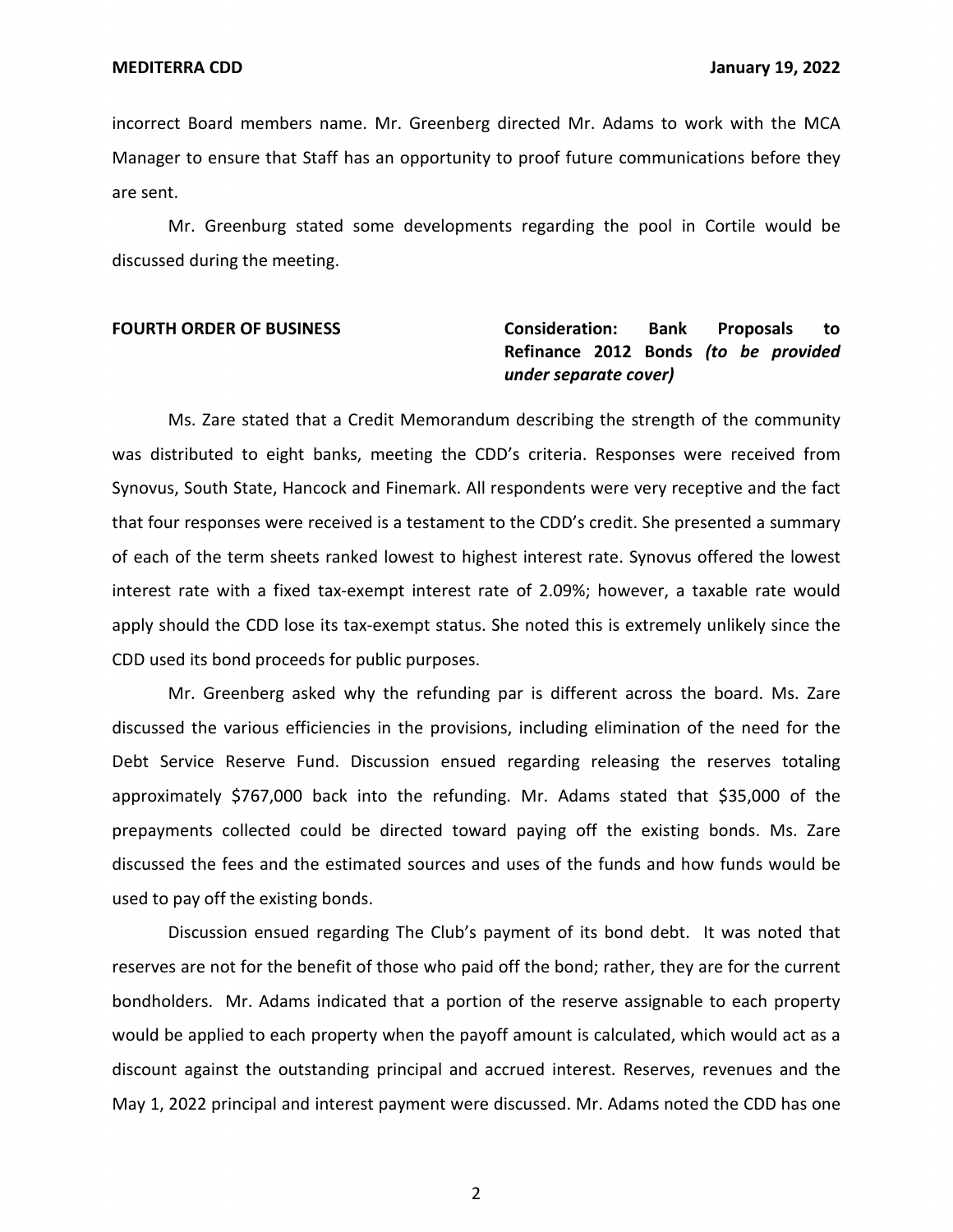additional outstanding bonds and this process could be repeated next year for the Series 2013 bonds.

Mr. Greenberg stated that the CDD would receive a loan of nearly \$7.3 million.

Mr. Henry noted that the 2.09% interest rate is better than the initial estimate of 2.35% and the rate is locked until March 31, 2022 and fixed for the entire term of the loan. He stated that the exact figures would be reviewed in detail prior to closing but the point to be made is that the CDD is receiving a significant reduction in the loan because the reserve requirement would be eliminated, so those reserves would be used to reduce the amount of the loan. Additionally, this interest rate will be approximately 2% compared to the current rate of 5.08%. Mr. Henry voiced his opinion that the decision is clear based on the lower interest rate and the very detailed breakdown of loan provisions provided by Synovus. He felt that time is of the essence and this could get converted very quickly to a loan agreement that could be closed prior to the date needed. He surmised that the benefits to the homeowners would be enormous.

Ms. Zare stated Synovus requested a March 31, 2022 closing date.

Mr. Greenberg asked if the CDD and Mr. Adams have a relationship with Synovus. Mr. Adams stated that Florida Community Bank (FCB) holds the note for the aeration and FCB was bought out by Synovus. Mr. Jim Mitchell was formerly with FCB and now he manages Synovus' Governmental Lending Department. They have extensive experience in governmental lending.

Mr. Greenberg stated he would like the Board to focus on the savings of 10% on the overall debt on a net present value basis. He noted that on an annual debt service basis the annual savings would be 18%. Ms. Zare stated these numbers are preliminary, but the figures are good estimates. Mr. Greenberg felt that it is important to understand that a significant reduction would be realized on the tax bills starting in November.

Mr. Henry voiced his opinion that the time to review the numbers in detail would be when the final closing cash flow sources and uses of funds is received.

Discussion ensued regarding the next meeting date and whether the closing would be in February or March. Mr. Adams stated the closing is planned for mid-March.

Ms. Zare discussed the documentation to be presented prior to closing; upon approval, the bonds would close within two or three days.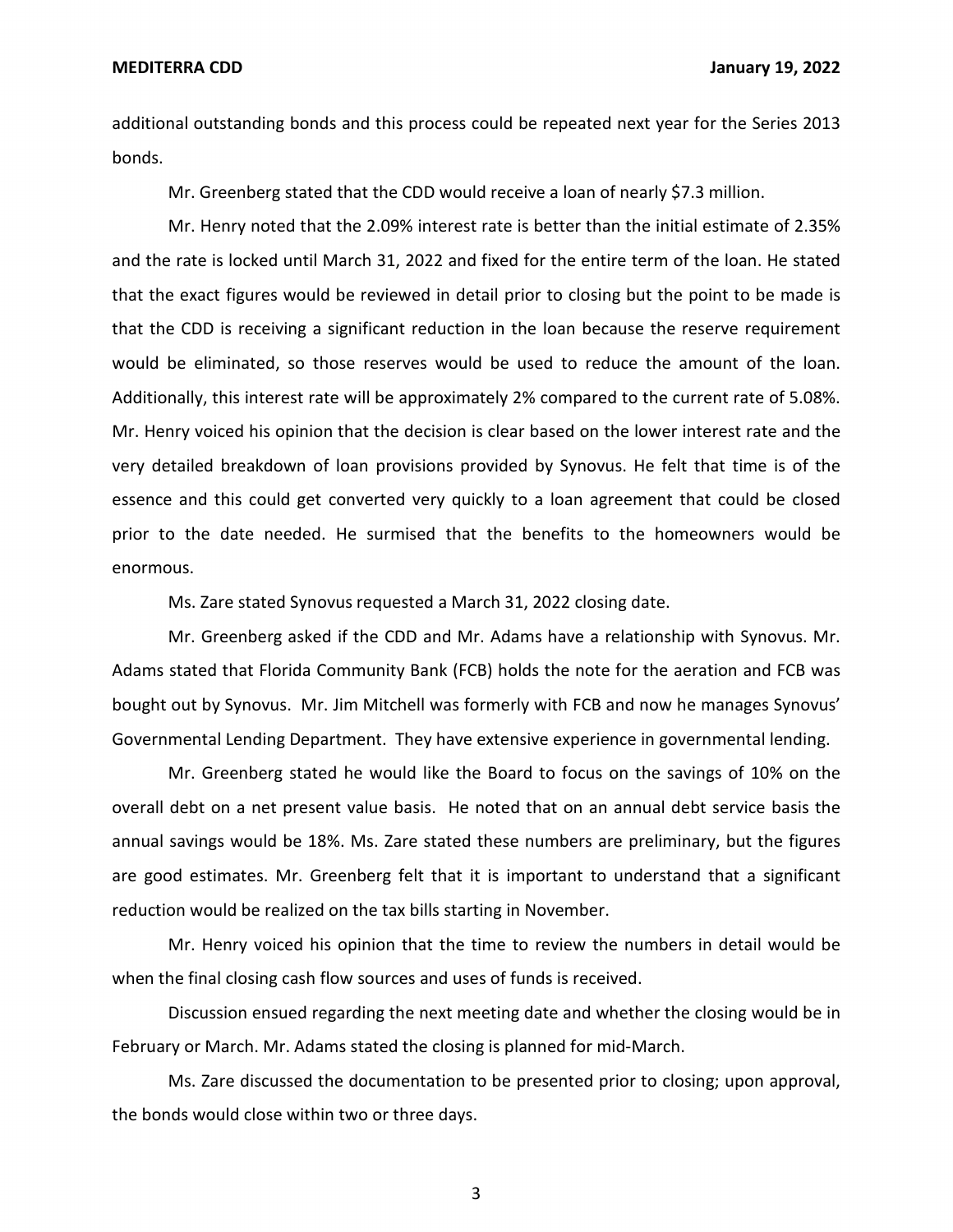Discussion ensued regarding whether documents would be reviewed at a Workshop or a Board meeting. Mr. Adams stated the paperwork would not be as voluminous as it is for a bond closing; the amortization schedule would be of primary interest. Ms. Zare stated she can share the final numbers before the bond documents are finalized.

Mr. Chase discussed the MCA's experience refinancing with Synovus and expressed his support of the Synovus proposal.

Mr. Tarr asked about the Bond Counsel and District Management fees. Ms. Zare stated the fees are estimates based on typical industry rates. Bond Counsel would charge on an hourly basis. Mr. Greenberg asked if the CDD had an Engagement Agreement with Bond Counsel. Mr. Adams stated a new Engagement Agreement would be necessary. Regarding the District Manager's fee, Mr. Adams stated the Agreement provides for a fee, but he did not believe it would be as high as the \$25,000 estimated because, even though a Methodology would be required, it would not be created from scratch.

Discussion ensued regarding fees and the savings to be realized as a result of the refinance. Mr. Adams stated he would provide a copy of the District Management Agreement. He noted that Mediterra received discounted rates as a longstanding client.

Ms. Zare stated if the Board proceeds with the refunding, the Board Members on the distribution list would be actively involved in the financing process. The consensus was that Mr. Henry would be included on the distribution list. Mr. Adams stated that he would forward documentation to the Board.

**On MOTION by Mr. Tarr and seconded by Ms. Wheeler, with all in favor, the Synovus Bank proposal to refinance the 2012 bonds, subject to reviewing the final documents and the final vote occurring at the March CDD Meeting, was approved.**

## **FIFTH ORDER OF BUSINESS Discussion: Annual Report via E-Blast and Newsletter**

Mr. Adams stated Mr. Willis assembled a rough draft. Mr. Willis was directed to work with the Chair to finalize a draft. Staff would circulate the final draft to the Board for comments and editing.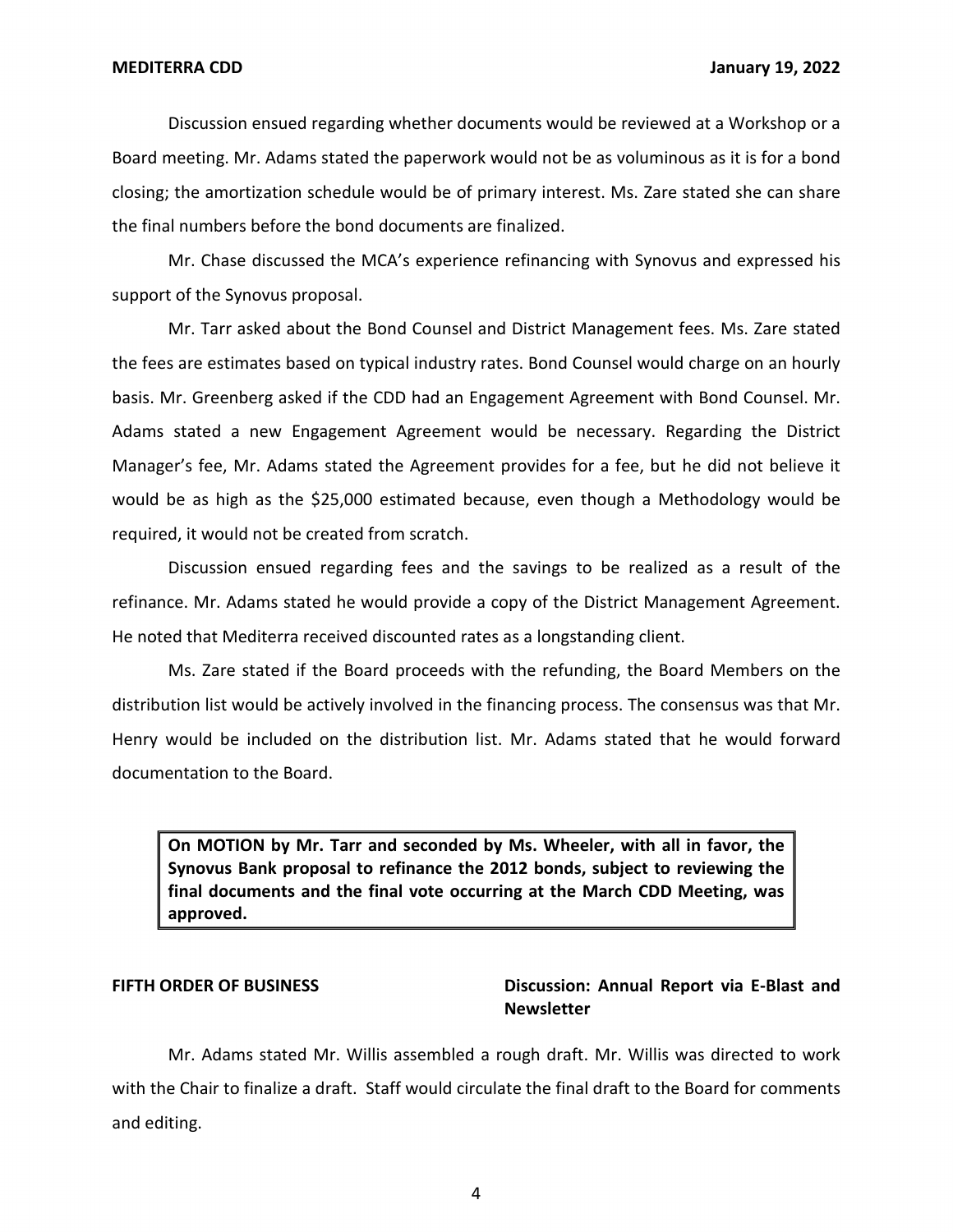**SIXTH ORDER OF BUSINESS Continued Discussion: Padova-Frescott Drain Issues on Club Property**

# **A. Consideration: Cost Share Agreement and License Between CDD and HOA/Club for Certain Stormwater Pipe Infrastructure Inspection, Operation and Maintenance Services**

Mr. Greenberg noted the most recent revisions to the Agreement were not in the agenda package. Mrs. Adams distributed the updated version. Mr. Greenberg stated the percentage of the cost share is a topic for discussion. He noted that the verbiage was revised to reflect that the Agreement is with The Club and not the MCA. He voiced his understanding that this is a Club issue and not an MCA issue. Mr. Tarr recalled a discussion in the minutes regarding the CDD taking the lead. He stated his belief that the MCA desired to have its pipes inspected.

Discussion ensued regarding whether the CDD should maintain the MCA's piping in neighborhoods. Mr. Tarr believed the MCA has two sets of pipes, on common property and in the single-family neighborhoods. He felt that the MCA would benefit from the CDD doing the work on MCA property.

Mr. Greenberg asked Ms. Willson about potential legal issues related to the CDD maintaining the pipes in the single-family neighborhoods and on MCA common property. Ms. Willson stated the MCA would have to pay the CDD for the work. The CDD cannot use Operation & Maintenance (O&M) funds for private work, but the CDD could undertake the contracting and the MCA could reimburse the CDD for the work.

Mr. Greenberg asked if the CDD can and should perform the work. Mr. Adams stated if the CDD owned the roads, he would want to take on the responsibility of cleaning the pipes. With regard to common property, Mr. Greenberg stated that he did not think there should be two stakeholders for the same property.

Mr. Chase stated he would be seeking advice as to whether it would be in the MCA's best interests for the CDD to manage it rather than the MCA engaging another contractor. He stated the MCA is looking for competence and not risk-sharing.

Mr. Greenberg felt that the MCA could use the same vendor as the CDD and achieve the same objective. Discussion ensued regarding a possible cost savings associated with doing some of the process work at the same time and coordinating the work with the contractor. Mr.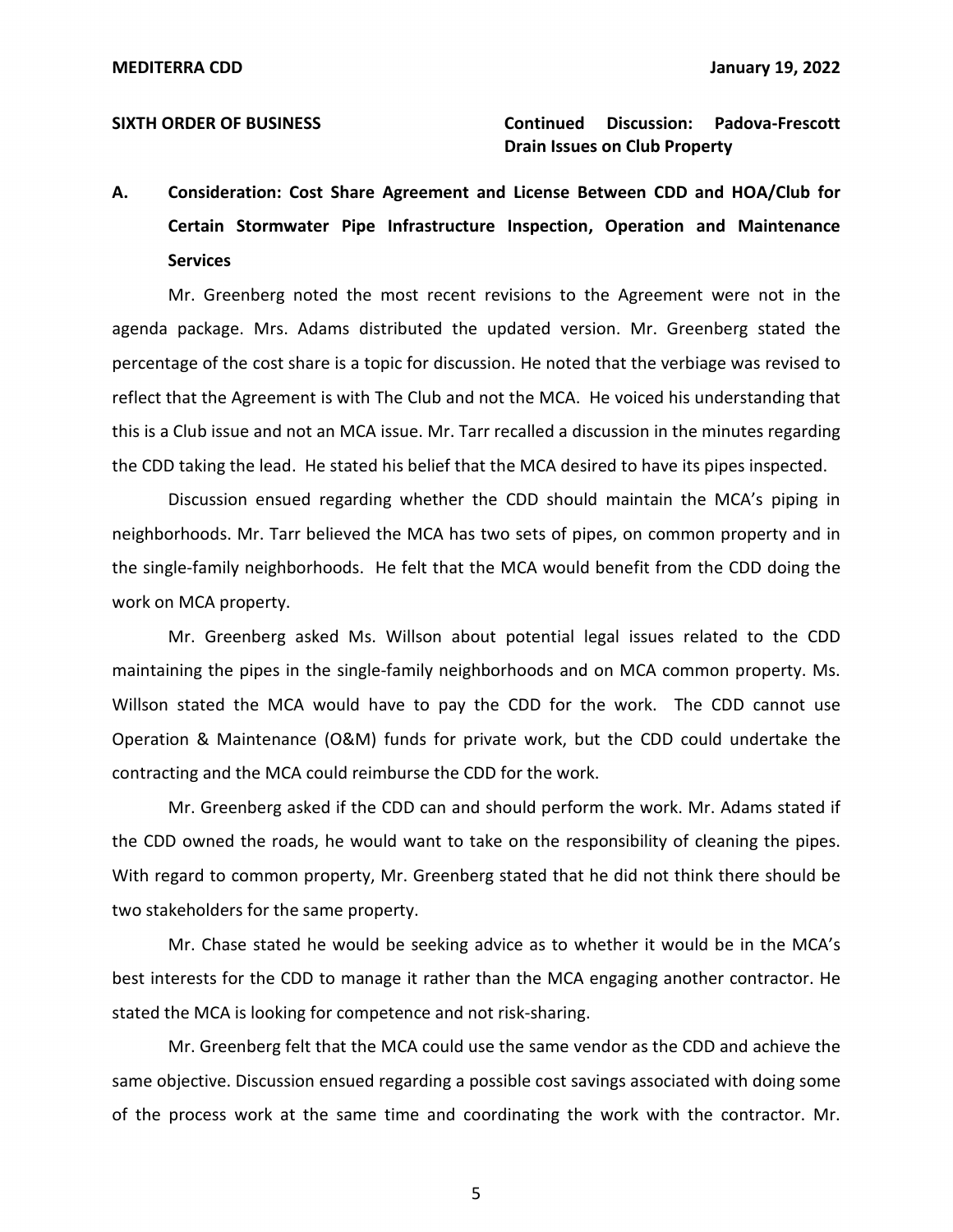Greenberg stated the CDD would continue with the pipe inspection process. Staff was instructed to advise the MCA of when and how the project would be carried out so that the MCA can piggyback on the contract. The MCA would contact the sub-associations when necessary.

Mrs. Adams stated the information would be sent to the MCA as soon as possible since the MRI contract would commence with inspections on January 31, 2022.

Discussion ensued regarding cost sharing. Mr. Tarr stated he is not in favor of sharing the cost. Since not every pipe would be the same, Mr. Adams suggested including generic language such as "as determined by the amount of benefit being received by either the CDD or The Club" be included in the Agreement The pipe in the example is a secondary flow pipe that was not necessarily needed but that provides some benefit to the CDD. As the primary benefit of that pipe is to The Club, the CDD's cost sharing percentage in this example might be 25%.

Mr. Tarr asked if Padova would flood if the pipe is totally clogged. Mr. Tilton stated Padova would not flood if that particular pipe is completely blocked. Mr. Tilton discussed the outflow of water and recent pipe repairs and stated there are multiple redundancies in the system. Mr. Tarr asked why the CDD should pay for any portion of the pipe repairs on property owned by The Club. Mr. Greenberg stated the CDD can pay for repairs when there is a public benefit. Discussion ensued regarding the repair in question, whether all property owners pay equally and whether this benefits The Club.

Mr. Adams stated a similar approach could be taken whereby The Club could be informed when the CDD is having inspections done so as to make a piggyback proposal possible. Mr. Tarr expressed concern about a cost sharing agreement. Discussion ensued regarding whether an agreement is necessary.

Mr. Chase stated that he understands the repair is on Club property but he did not believe The Club is at risk. He noted that residents who are at risk due to a flood would look to the MCA. He believed it is in the MCA's best interests to perform the inspection. Mr. Chase stated he would advise The Club of the inspection. Mr. Greenberg believed that this satisfies the issue of fairness because all property owners pay the MCA. Mr. Tarr stated his main concern is not the inspection, it is the cost of the repairs.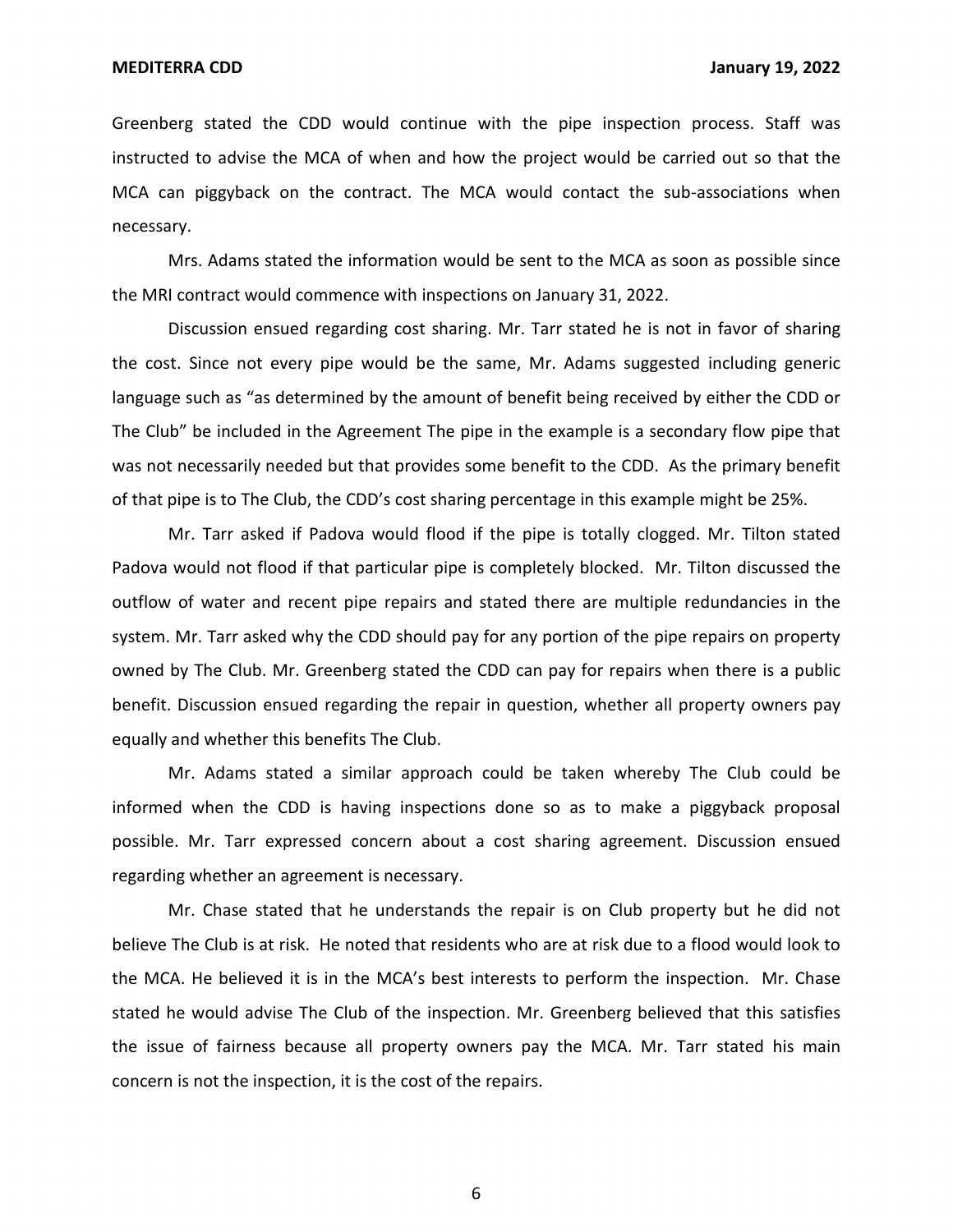Mr. Greenberg agreed with Mr. Chase's statement that The Club would not be adversely affected by flooding on unimproved land. The consensus was that the CDD would maintain CDD property and maintenance of other property would be coordinated with the MCA. The Agreement would not proceed any further and repairs would be addressed on a case-by-case basis.

### **B. Update: GIS Website Map**

Mr. Tarr discussed a property issue raised by Mr. Caron, the MCA's new Director of Hardscapes. A discharge in the northwest corner of Mediterra goes into a field and the pipes drain under old US 41. During an inspection of the area, he noted trash and a mattress under old US 41. Mr. Tarr stated that the GIS map shows the area as CDD property but the Property Appraiser shows it as part of the right-of-way (ROW). Mrs. Adams stated the area is outside of the CDD's boundaries.

Mr. Tarr stated he drove down Compound Road and found a landscaped asphalt driveway with no barriers. The public road was documented by Google Maps and the barriers were there had been moved aside. The Property Appraiser's website shows that the CDD owns the driveway; however, the MCA's property line is on the other side of the trees. He inspected the area and encountered a dog park employee in a golf cart utilizing the road. The employee advised that they use the road to access the dog track property.

Discussion ensued regarding access to the area, the CDD boundary and whether the MCA should move the fence to the right side of the road or install a barrier. Mr. Tarr asked if the road is needed anymore and noted that it is on CDD property.

Mr. Greenberg stated his belief that the MCA should consider moving the fence.

Regarding the interest of Mediterra, Mr. Chase believed the important thing is to make sure that a road that may have value in the future is not lost by unintended action. If the fence can be moved with CDD approval, he felt that it is worth recording that the MCA would recognize that the rights belong to the CDD. Discussion ensued regarding possible emergency use of the road, the 15' conservation easement, the larger CDD conservation easement and whether it might be a future access point into Mediterra.

Mr. Greenberg stated the consensus is that it looks like an error on the map. Mrs. Adams stated she would address the issue.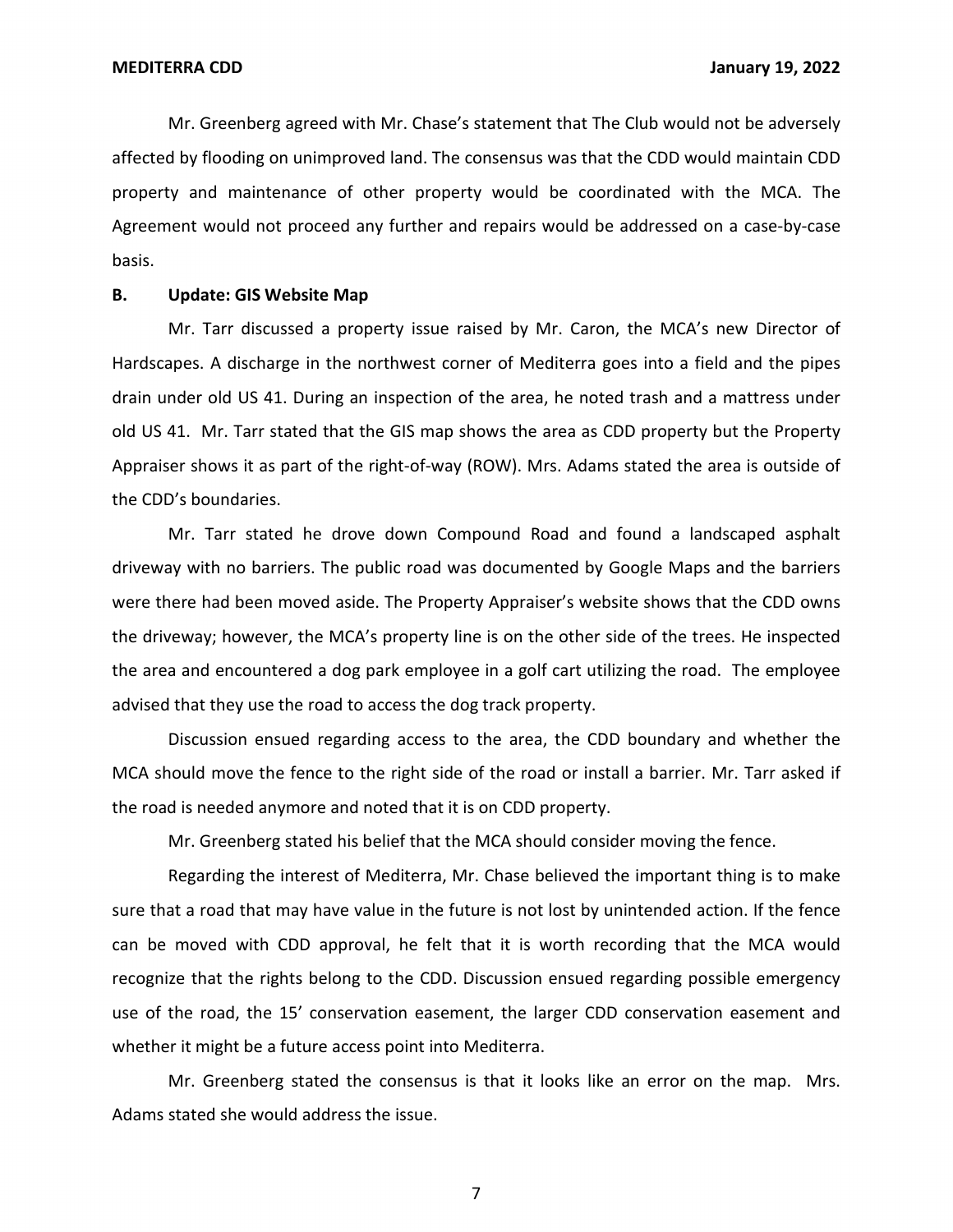Mr. Tarr asked if the Developer of the dog track would be required to include it in their stormwater plan. Mr. Tilton stated the Developer would generally route around it and, while they might install a pipe to fill in the ditch, he felt that they would route around it. Mr. Greenberg stated that any development proposal for that property would need to be reviewed by Mr. Tilton.

## **SEVENTH ORDER OF BUSINESS Update: Lake 74 Permit**

Mr. Tilton stated there was no change. Mrs. Adams stated this item is included in the Key Activity Dates.

This topic would not be included as an agenda item until 90 days prior to expiration of the permit.

## **EIGHTH ORDER OF BUSINESS Consideration: Pesky Varmints, LLC, Cane Toad Control Estimate #1792**

## • **2021 Cane Toad Summary / 2022 Updates**

Mr. Greenberg presented Pesky Varmints, LLC Cane Toad Control Estimate #1792.

Discussion ensued regarding the 2021 cost for these services. Mr. Willis stated the expense for the previous year did not reflect a full year of toad control services. Mr. Greenberg thought the 2021 total was \$21,000. Mr. Adams stated \$22,000 was budgeted for Fiscal Year 2022.

**On MOTION by Ms. Wheeler and seconded by Mr. Henry, with all in favor, Pesky Varmints, LLC, Cane Toad Control Estimate #1792, in the amount of \$17,100, was approved.**

**NINTH ORDER OF BUSINESS Update: Statutory Changes from 2021 Legislative Session**

**A. Prompt Payment Policies**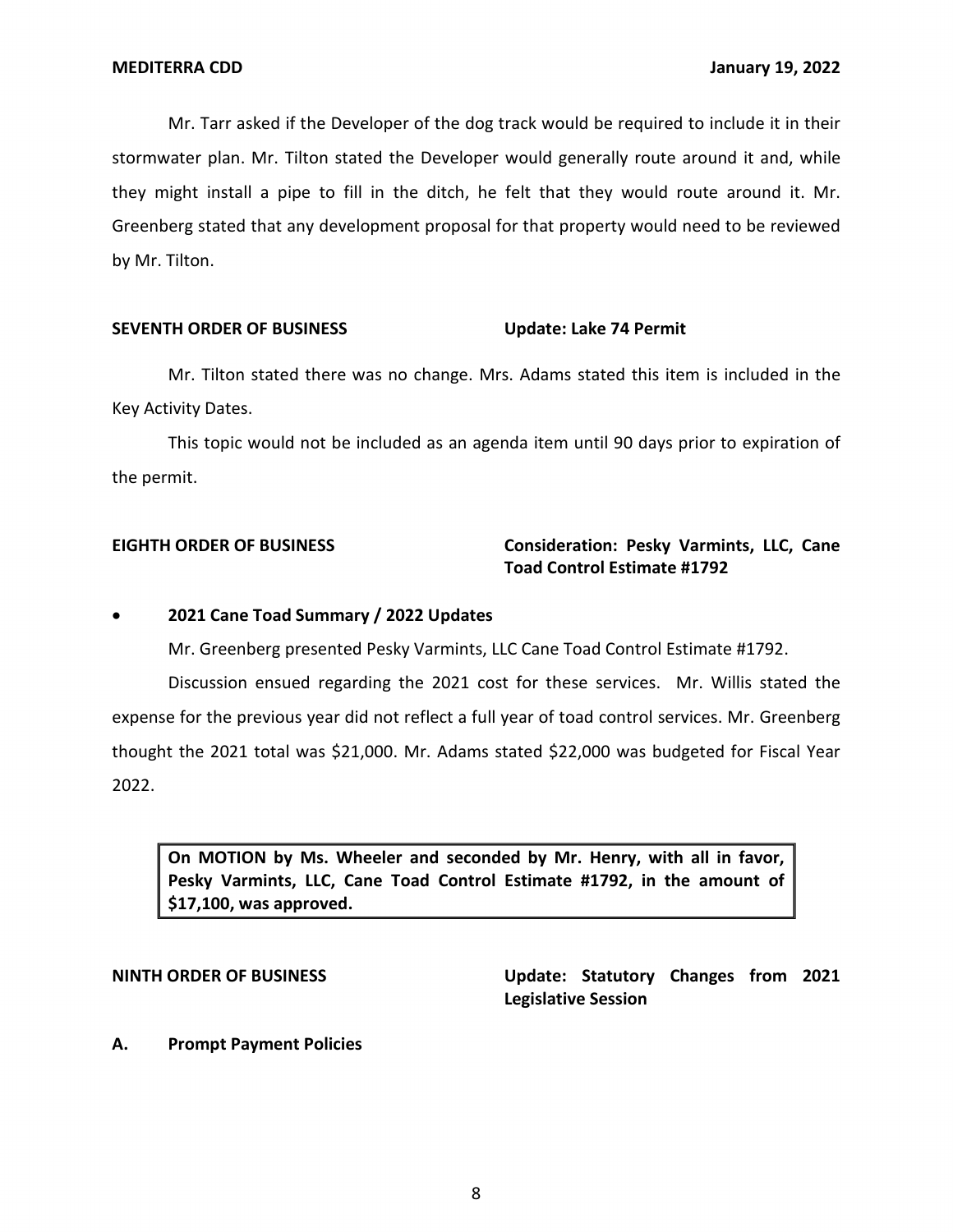• **Consideration: Resolution 2022-01, Adopting Prompt Payment Policies and Procedures Pursuant to Chapter 218, Florida Statues; Providing a Severability Clause; and Providing an Effective Date**

Ms. Willson presented Resolution 2022-01. She presented the Memorandum detailing new legislation that will require the CDD to implement prompt payment policies for service and construction contractors and discussed the updated applicable policies.

**On MOTION by Mr. Tarr and seconded by Mr. Henry, with all in favor, Resolution 2022-01, Adopting Prompt Payment Policies and Procedures Pursuant to Chapter 218, Florida Statues; Providing a Severability Clause; and Providing an Effective Date, was adopted.**

## **B. Wastewater and Stormwater Needs Analysis**

# • **Consideration: Johnson Engineering, Inc., Professional Services Agreement for Stormwater Management Needs Analysis**

Ms. Willson presented the Memorandum and discussed new legislation that requires the CDD to analyze its existing stormwater infrastructure. She reviewed the Johnson Engineering, Inc., proposal to prepare the Stormwater Management Needs Analysis Report necessary to comply with the statutory requirements.

Mr. Tarr asked how a 20-year forecast could be made with regard to the need to dredge the ponds. Mr. Tilton stated it would be based in part on the history of the stormwater system. The purpose of the reporting is for municipalities to engage in fiscal and stormwater and wastewater resource planning. Mr. Greenberg noted the need to address freshwater issues, address climate change and plan for the stormwater system's response to hurricanes.

Mr. Tarr asked if Mr. Tilton envisioned the CDD needing to establish reserves for the stormwater system for the next 20 years. Mr. Tilton stated it would probably not be necessary initially but the rules may change. Mr. Henry asked what the CDD should be doing. Mr. Tarr stated there was already one pipe failure; therefore, he felt it would be wrong to presume there would not be another pipe failure. Mr. Tilton stated that at least one pipe failure would likely be projected, along with funds to address the expense. The form provides two for funding mechanism options. Mr. Adams did not think current policies would be affected.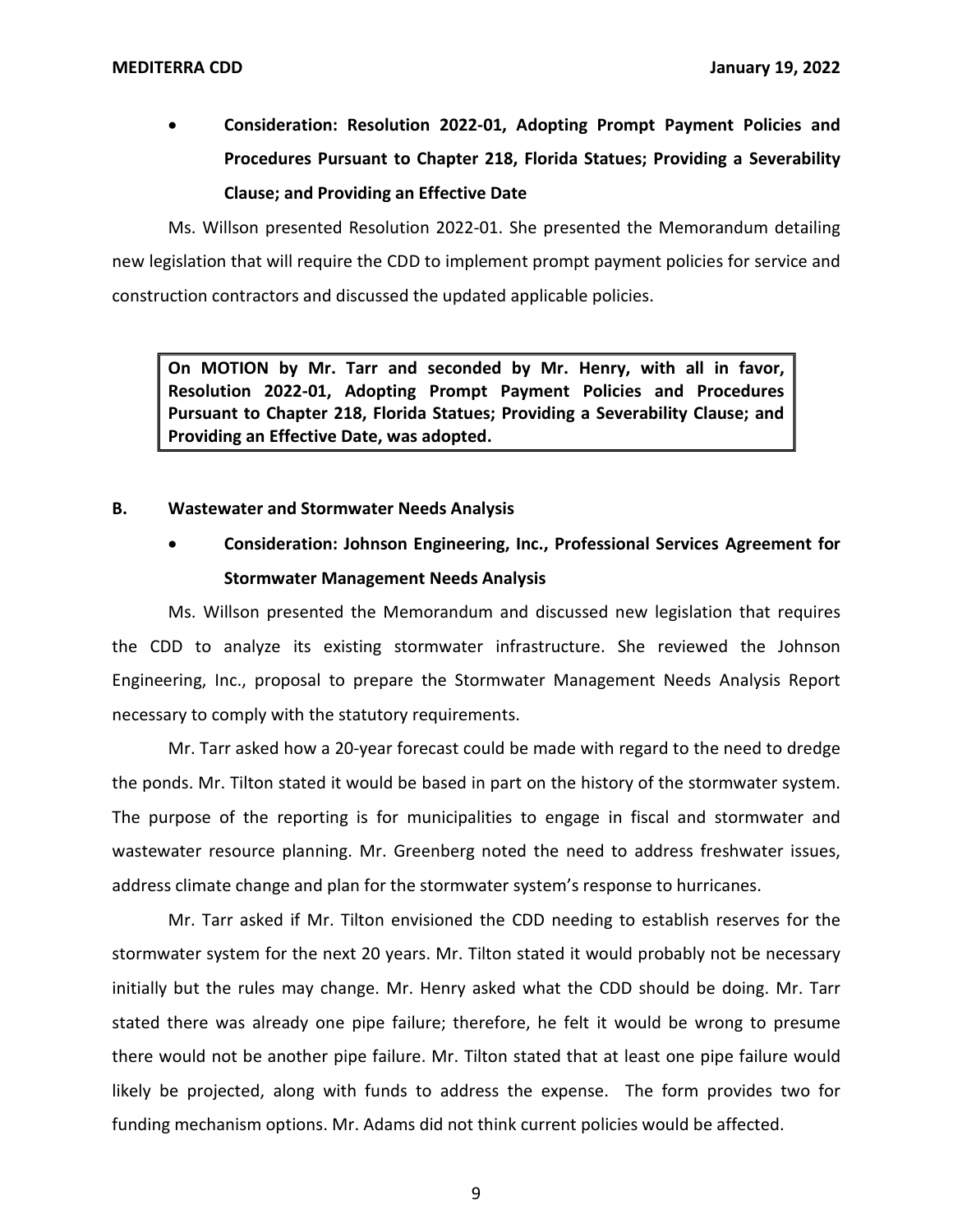Mr. Tarr felt that it is important to consider the shallower lakes on the east side. He asked what could necessitate dredging. Mr. Greenberg stated the muck was being tested. Mr. Henry asked if there is certainty that dredging would eventually be necessary. Mr. Tilton stated dredging may not be necessary depending on how the lakes are managed; however, some dredging may be necessary due to age and sedimentation. Fewer chemicals and more plant removal by hand or mechanical means would ease buildup and the aeration systems help keep the material oxidized. All of these factors work together to reduce the need to dredge.

Mr. Greenberg asked if enough attention is being paid to clearing dead material from the shallower pond banks on the east side. Mrs. Adams replied affirmatively.

Mr. Adams stated this Report is a new requirement; therefore, it is not in the Fiscal Year 2022 budget. The extent of the reporting is unknown but there are adequate funds in the Engineering budget to cover the expense. Mr. Greenberg noted that this Report must be submitted every five years after the first Report.

This item would be added to the Key Activity Dates.

**On MOTION by Ms. Wheeler and seconded by Mr. Henry, with all in favor, the Johnson Engineering, Inc., Professional Services Agreement for preparation of the Stormwater Management Needs Analysis, in the amount of \$16,850, was approved.**

## **TENTH ORDER OF BUSINESS Discussion: February Meeting Date Change [February 10, 2022 at 9:00 A.M.]**

Mr. Adams stated The Club advised that the meeting room is available on February 10, 2022. The Board agreed to rescheduling the February meeting to February 10, 2022 and for Staff to advertise the meeting accordingly.

## **ELEVENTH ORDER OF BUSINESS Acceptance of Unaudited Financial Statements as of November 30, 2021**

Mr. Greenberg presented the Unaudited Financial Statements as of November 30, 2021. Mr. Adams stated he would provide an update regarding the \$600 in reserves.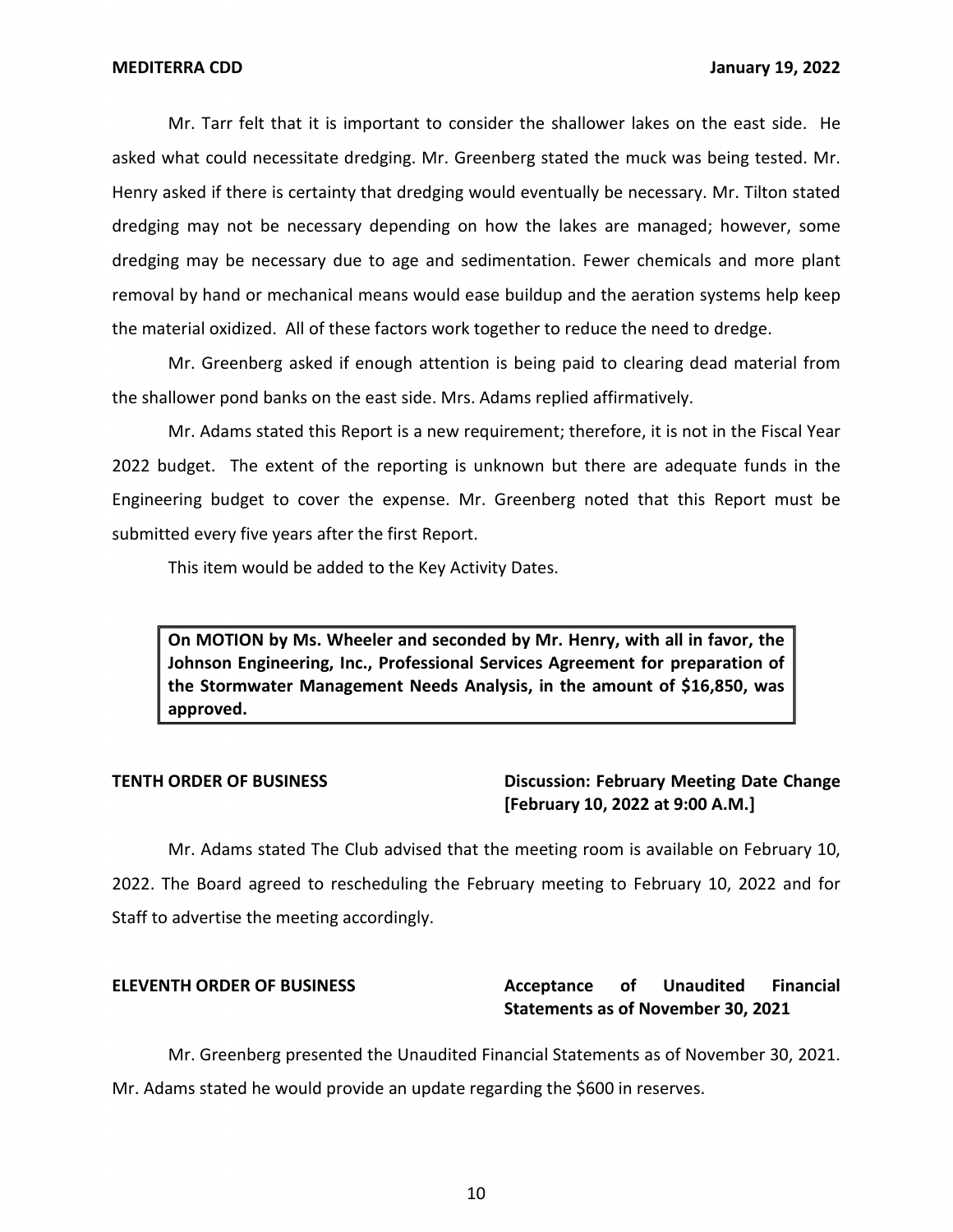**On MOTION by Mr. Henry and seconded by Mr. Tarr, with all in favor, the Unaudited Financial Statements as of November 30, 2021, were accepted.**

**TWELFTH ORDER OF BUSINESS Approval of December 8, 2021 Regular Meeting Minutes**

Mr. Greenberg presented the December 8, 2021 Regular Meeting Minutes.

Discussion ensued regarding the name change on the CDD bank accounts as a result of the merger of BB&T and SunTrust. The new name is Truist Bank.

Discussion ensued regarding the process for Board Members to submit corrections to the draft meeting minutes prior to the meeting dates. Mrs. Adams stated Supervisors who are unable to submit corrections using the track changes feature may specify the line number locations of their changes and email them.

**On MOTION by Ms. Wheeler and seconded by Mr. Tarr, with all in favor, the December 8, 2021 Regular Meeting Minutes, as presented, were approved.**

## **THIRTEENTH ORDER OF BUSINESS Staff Reports**

## **A. District Counsel:** *Kutak Rock LLP*

There was no report.

## **B. District Engineer:** *Johnson Engineering, Inc.*

Mr. Tilton stated he received photographs of the east ditch along Imperial Golf Estates (IGE) from Mr. Tarr. The ditch could use some maintenance. He called Collier County to see if they would maintain it because the easement was to Collier County. Over the years, IGE and the County have gone back and forth over who would maintain the ditch. IGE's perspective was that it is not necessarily in their best interests to maintain the ditch because it would allow water to move more quickly to their control structure. IGE does not have a great incentive to maintain the ditch. Mr. Tilton stated that IGE advised him that they do not maintain it.

Mr. Tilton stated he was not sure how much maintenance would cost. All of the vegetation is herbaceous and some is over 8' tall but water would go around it. There has not been a flood to date and the CDD's flood control structure in that area is 3' higher than IGE's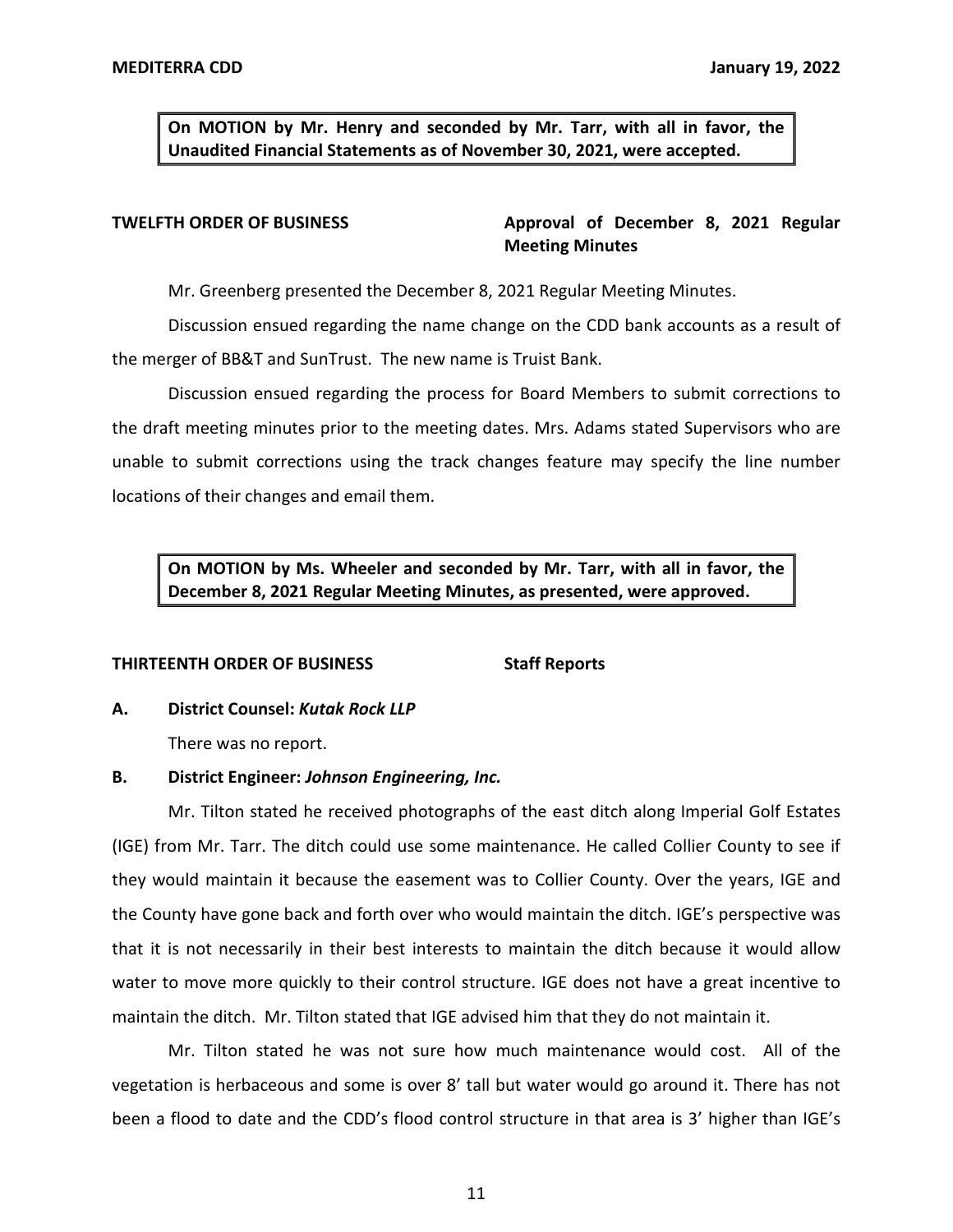flood control structure. Mr. Greenberg voiced his opinion that this is not a CDD issue. Mr. Tarr stated he is uncomfortable with an outflow pipe flowing into an area with blockages based on the possibility of flooding, the lack of recent rain and a berm to be built by the MCA.

Mr. Tilton stated he would keep the Board informed of any response from the County. Mr. Tarr recalled that there was flooding following Hurricane Irma and additional water came from the Imperial River. He asked if the outflow was full of seeds that were feeding the growth. He recalled that the ditch was completely open seven years ago. Mr. Tilton stated birds and water might carry seeds and the County might have cleaned the ditch in the past.

Mr. Greenberg stated he is against the CDD taking any action in the ditch that was the County's responsibility. Mr. Henry noted that Mr. Tilton is pursuing a solution with the County. Mr. Tarr stated if the CDD does not address it he would take it to the MCA; however, he thought the MCA would say it is the CDD's responsibility as part of the stormwater system. Ms. Wheeler expressed support of contacting the County. Mr. Tilton stated that IGE dedicated the ditch to the County on the plat but that does not ensure that the ditch would be maintained. Mr. Tarr stated he is in favor of maintaining the ditch since it would only get worse if it is not maintained.

Mr. Tilton would provide an update at the next meeting.

## **C. District Manager:** *Wrathell, Hunt and Associates, LLC*

Mr. Adams stated the previously discussed \$600 account is being closed out and name corrections are pending. Mr. Tarr asked about a pending report. Mr. Adams stated he would email it separately instead of including it in an agenda because of the inclusion of account numbers.

Ms. Wheeler recalled previous discussion about a counter on the website to count how many people look at the website. Mr. Adams stated analytics were emailed to every Board Member.

## • **NEXT MEETING DATE: February 10, 2022 at 9:00 A.M.**

### o **QUORUM CHECK**

The next meeting would be held on February 10, 2022.

## **D. Operations Manager:** *Wrathell, Hunt and Associates, LLC*

• **Key Activity Dates**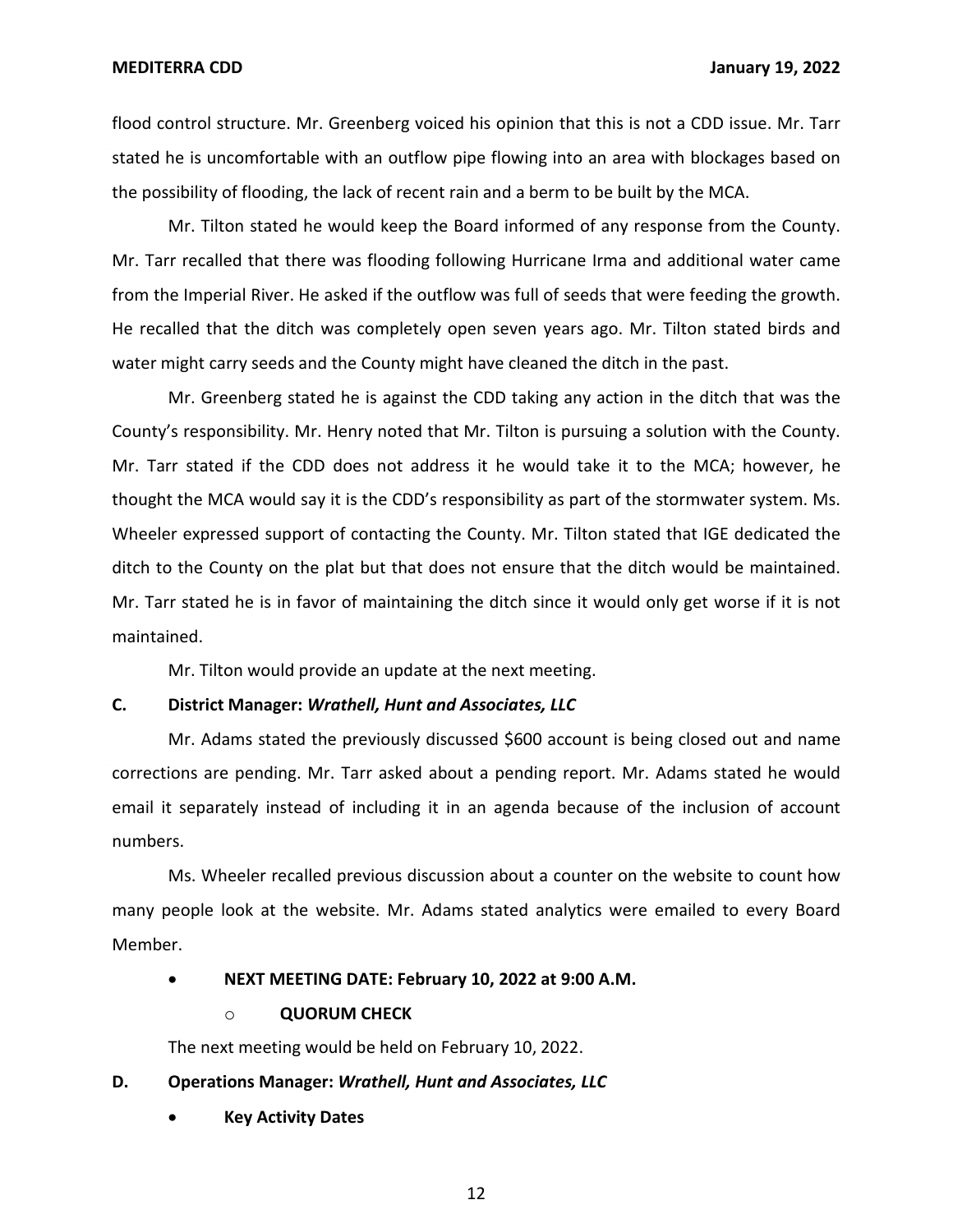The January Key Activity Dates Report was included for informational purposes. The Report would be updated as needed.

Ms. Wheeler recalled a request for a report on the aerators and the supplies that are on backorder. Mrs. Adams stated the SOLitude field technicians are updating an Excel spreadsheet weekly and submitting monthly reports. The monthly reports would be e-mailed to the Board.

Regarding the East Cortile property still under major construction, Mrs. Adams stated that it would be necessary to address sod that needs to be leveled into the conservation area. Turf would need to be graded by the homeowners' landscape contractors. Mr. Tilton was directed to survey the area, determine how to fix the issues and advise the landscape contractors accordingly.

Ms. Wheeler asked if Cintron Landscape started the cleanup. Mrs. Adams replied affirmatively and stated that the MCA sent an e-blast. Ms. Wheeler asked what neighborhoods were completed. Mrs. Adams stated an update would be provided at the next meeting. Mr. Tarr stated areas in the preserve need to be cleaned. Mr. Adams stated the contract includes removal of such items. Mr. Tarr stated palm cutting debris has also been an issue. Mr. Greenberg stated that is a violation of the permit. Mr. Greenberg stated the annual newsletter should include a note advising residents that the preserve is not to be used for dumping. Mr. Willis stated he would update this and mention it to Cintron.

Mr. Tarr asked who would inspect Cintron's work. Mr. Tilton stated the herbologist working in the area would perform an inspection. Mr. Tarr asked if inspections should be done monthly given the possibility of windstorms. Mr. Tilton stated that is at the Board's discretion. Mr. Greenberg stated he did not disagree but it would increase the cost.

Discussion ensued regarding the inspection process. Mr. Tilton stated inspections would probably take two to three hours for small areas and if inspections are planned in conjunction with other work there should be no additional travel time charges. Mrs. Adams stated she would ask Cintron to provide ongoing updates and copy the Board. She noted that Cintron has only been working in the preserves for two weeks.

Mr. Tarr discussed his observations of the inspection process and expressed confidence in Cintron's processes. Mr. Greenberg suggested that Mrs. Adams or Mr. Tilton work with Cintron to decide the appropriate time to inspect to satisfy the issue. Mr. Greenberg asked if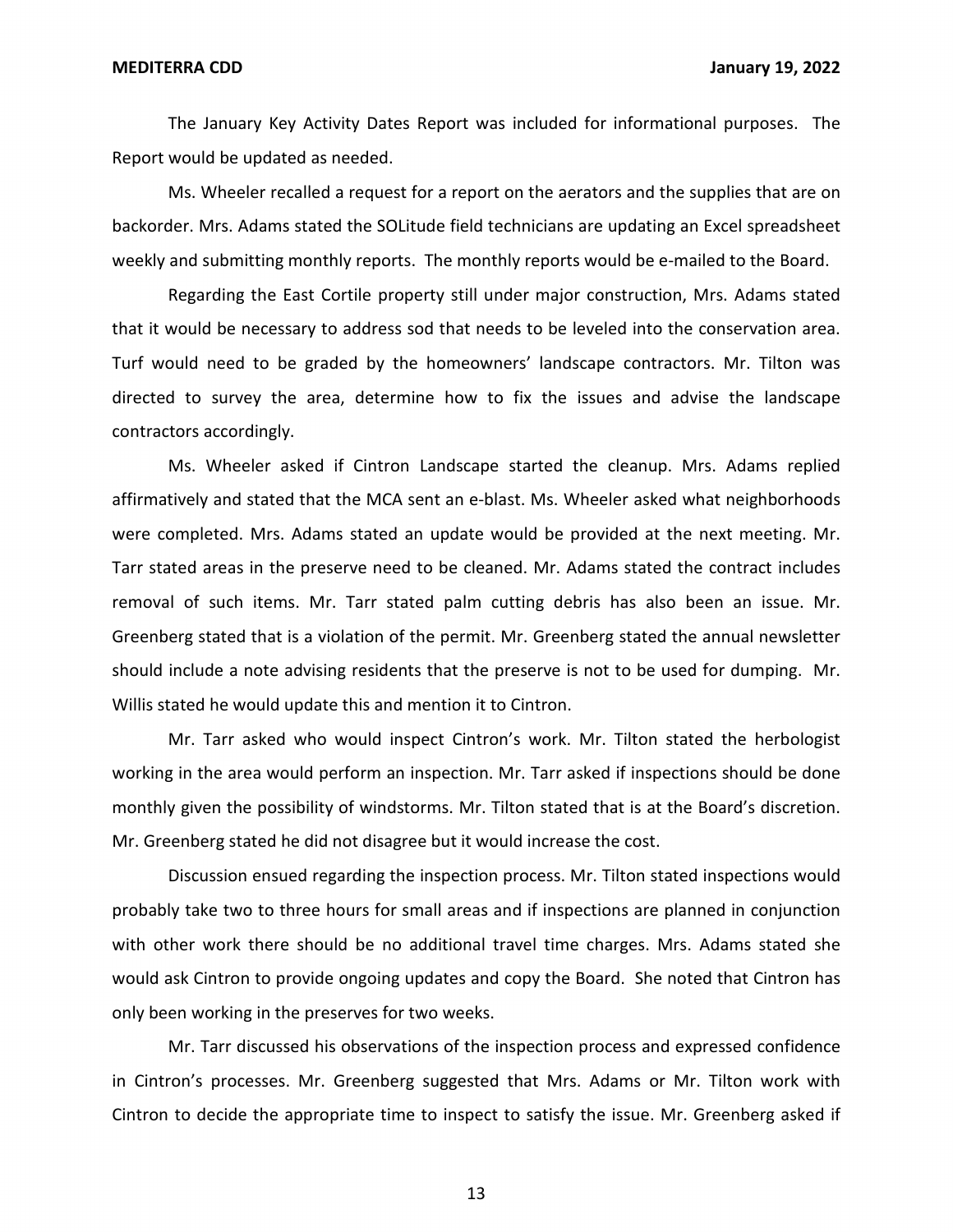this type of task is covered by the general services agreement with Johnson Engineering. Mr. Adams replied affirmatively.

Mr. Henry noted that parties and fires in the preserve present a fire risk. Mr. Willis noted that the contract calls for small amounts of garbage to be picked up and large amounts of garbage would be reported.

### **FOURTEENTH ORDER OF BUSINESS Action/Agenda or Completed Items**

Mr. Adams stated Item 5 was completed and transitioned to the Key Activity Dates for 2027.

Items 3, 16, 17, 19, 20, 23, 24 and 25 were completed.

Items 21 and 22 would be removed because they were not seen through until the end.

Item 3: Mr. Tarr asked if it is time for another inspection. Mr. Adams stated there was another inspection in August 2021. Mr. Tilton stated he inspected the area for water clarity. Mr. Greenberg stated he saw no debris or algae and the silt fencing was well done. The consensus was that this item was completed.

Item 4: Mr. Greenberg asked if the contractors are paying particular attention to the two signature lakes at the entrance of Mediterra West. Mrs. Adams replied affirmatively and stated it is included in the annual audit. Mr. Greenberg thought that the spikerush in 74 was getting high and that shallow ponds need additional attention. He noted that trash was observed in Ponds 71 and 72. He stated the vacant two lots in the area were sold and construction would begin soon.

Mr. Tarr stated the MCA owns all the land under the power lines and the MCA can build on it. Mr. Chase discovered Talis Park employees fertilizing the area and utilizing it to play soccer. Discussion ensued regarding possible uses of the area.

### **FIFTEENTH ORDER OF BUSINESS Old Business**

There was no old business.

### **SIXTEENTH ORDER OF BUSINESS Supervisors' Requests**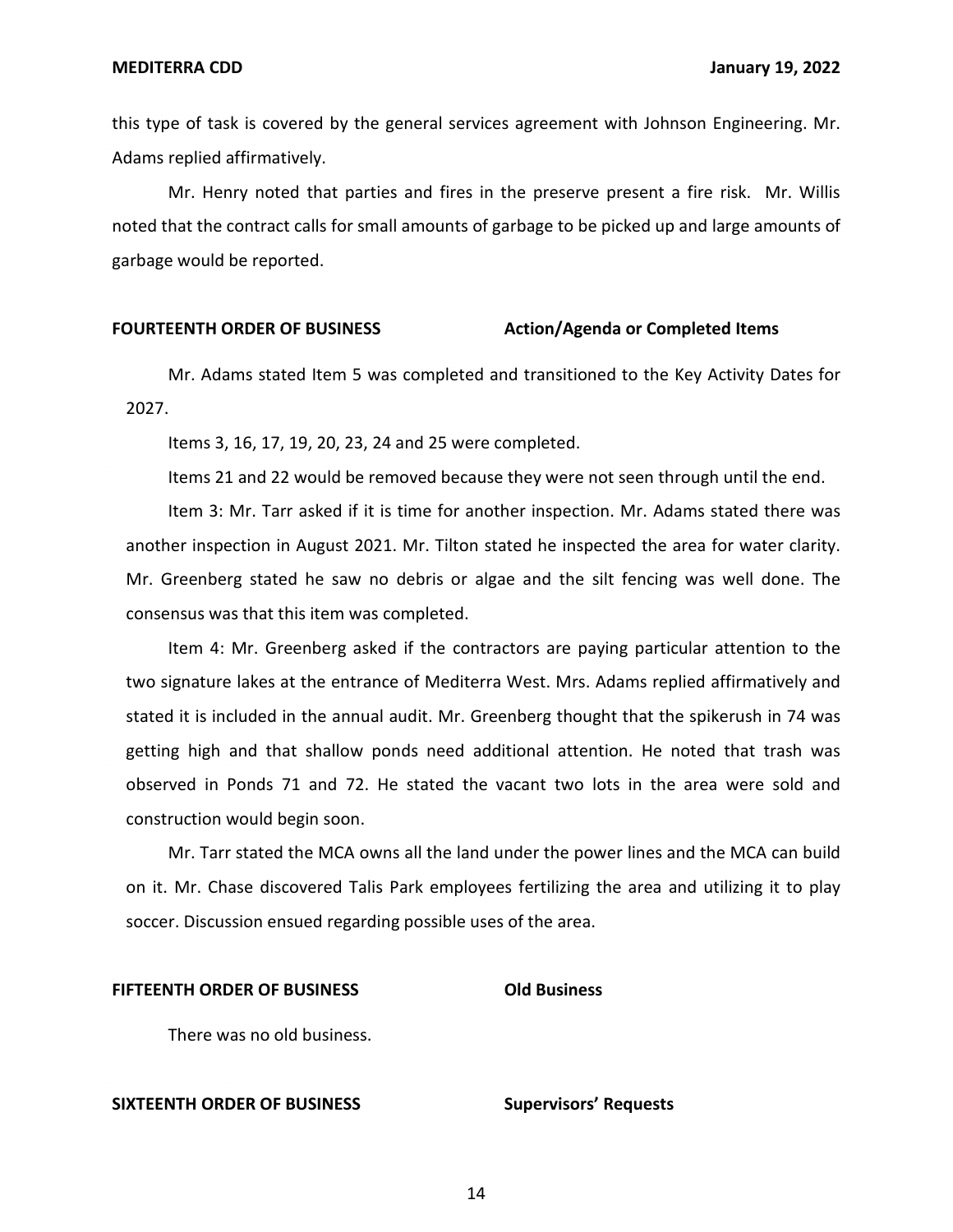Mr. Greenberg felt that the Board should consider planning for the succession of the Supervisors. He recalled his announcement that he would not seek another term. Mr. Adams stated Ms. Wheeler and Mr. Tarr are up for election in 2022 and Mr. Henry, Mr. Greenberg and Ms. Gartland are up for election in 2024.

## **SEVENTEENTH ORDER OF BUSINESS Public Comments** *(3 minutes)*

There were no public comments.

### **EIGHTEENTH ORDER OF BUSINESS Adjournment**

There being nothing further to discuss, the meeting adjourned.

**On MOTION by Mr. Henry and seconded by Ms. Wheeler, with all in favor, the meeting adjourned at 4:48 p.m.**

## [SIGNATURES APPEAR ON THE FOLLOWING PAGE]